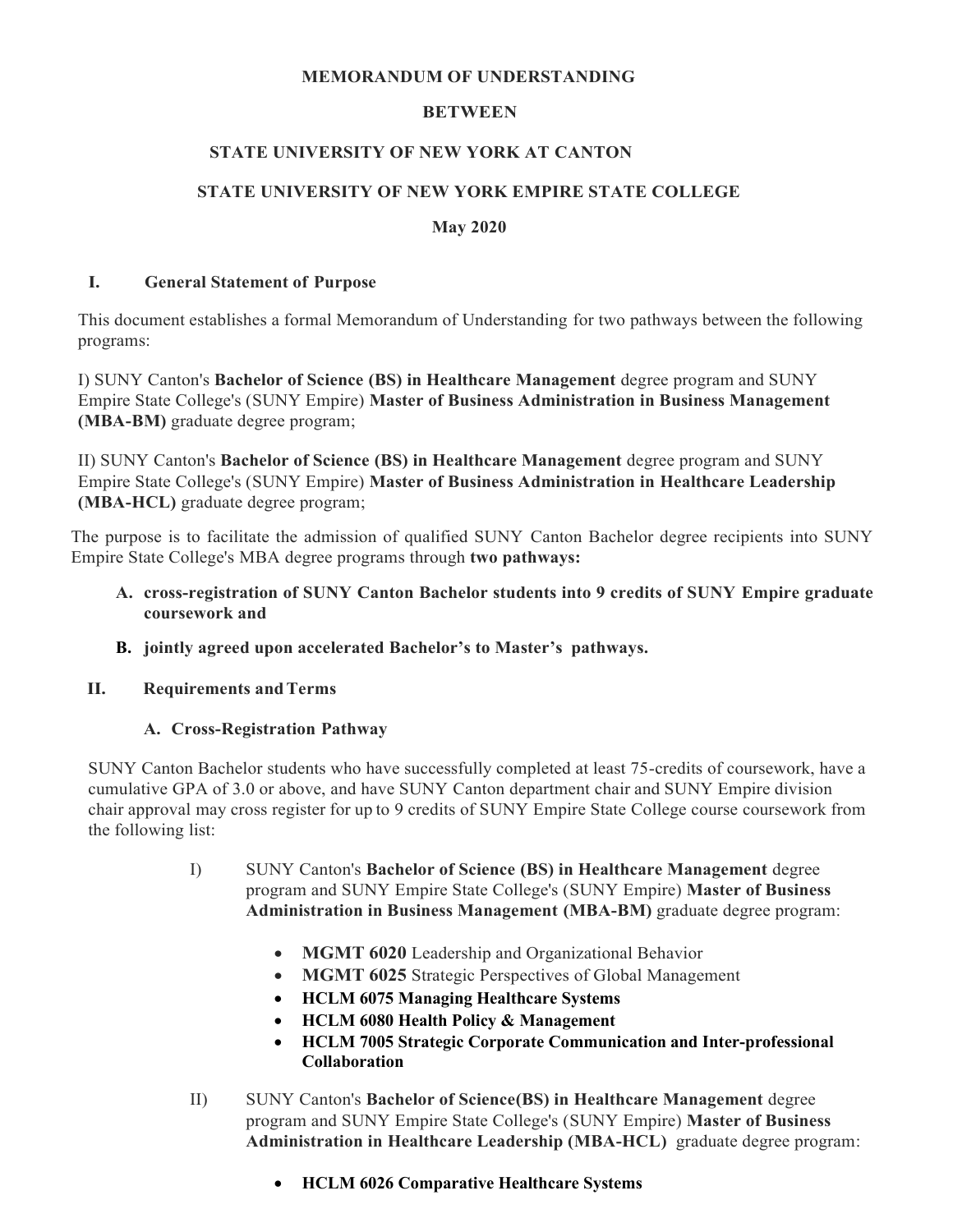- x **HCLM 6035 Healthcare Accounting**
- x **HCLM 6055 Healthcare Marketing Services**
- x **HCLM 6075 Managing Healthcare Systems**
- x **HCLM 6080 Health Policy & Management**
- x **HCLM 7005 Strategic Corporate Communication and Inter-professional Collaboration**

## **B. Combined Bachelor to Master's Pathway**

I. SUNY Canton and SUNY Empire have jointly developed combined BS-MBA pathways.

- II. These combined Bachelor to Master pathways will adhere to the following principles:
	- 1. SUNY Canton students will be able to apply for the combined accelerated pathway program when they successfully complete **60-credits** of undergraduate coursework. Prerequisite courses that need to be completed with a B or better prior to acceptance include:
		- a. For pathways with the **MBA BM**: Micro Economics, Statistics, and Accounting.
		- b. For pathways with the **MBA HCL:** Micro Economics, Statistics, and Accounting
	- 2. Students must have earned a cumulative **GPA of 3.2** or above at the time of application to the **accelerated pathway**.
	- 3. Active SUNY Canton students applying to Bachelor to Master pathway will have the following standard admission requirements **waived**:
		- a. Application fee
		- b. Application essay
		- c. Letters of recommendation
	- 4. In order to maintain standing in the accelerated pathway, students must maintain a **GPA of 3.0 or** above through completion of the Bachelor degree. Student who do not have a 3.0 GPA at the completion of the Bachelor will be dropped from the accelerated pathway. However, students who are dropped form the program may apply to the SUNY Empire graduate program through the traditional admissions process.
	- 5. Undergraduate students enrolled in the accelerated pathway will **cross-register for 12 credits of graduate coursework**, at the SUNY undergraduate tuition rate, at SUNY Empire during their junior and senior years. The four co-registered courses may include those identified in II.A.I and II.A.II above. These four courses will meet the requirements for four elective course requirements within the Bachelor program.
	- 6. Upon completion of the Bachelor's degree, students will matriculate with SUNY Empire as their home institution to complete the graduate master degree program portion of the accelerated pathway.
	- 7. Students will provide SUNY Empire with a final transcript listing degree posted and cumulative GPA for the Bachelor degree program.
	- 8. Students in a combined pathway will have both an undergraduate SUNY Canton advisor and a graduate SUNY Empire advisor.
- C. SUNY **Canton students will cross-register** in SUNY Empire graduate courses using the process outlined in the *Policy and Guidance: Cross Registration* (attached.)